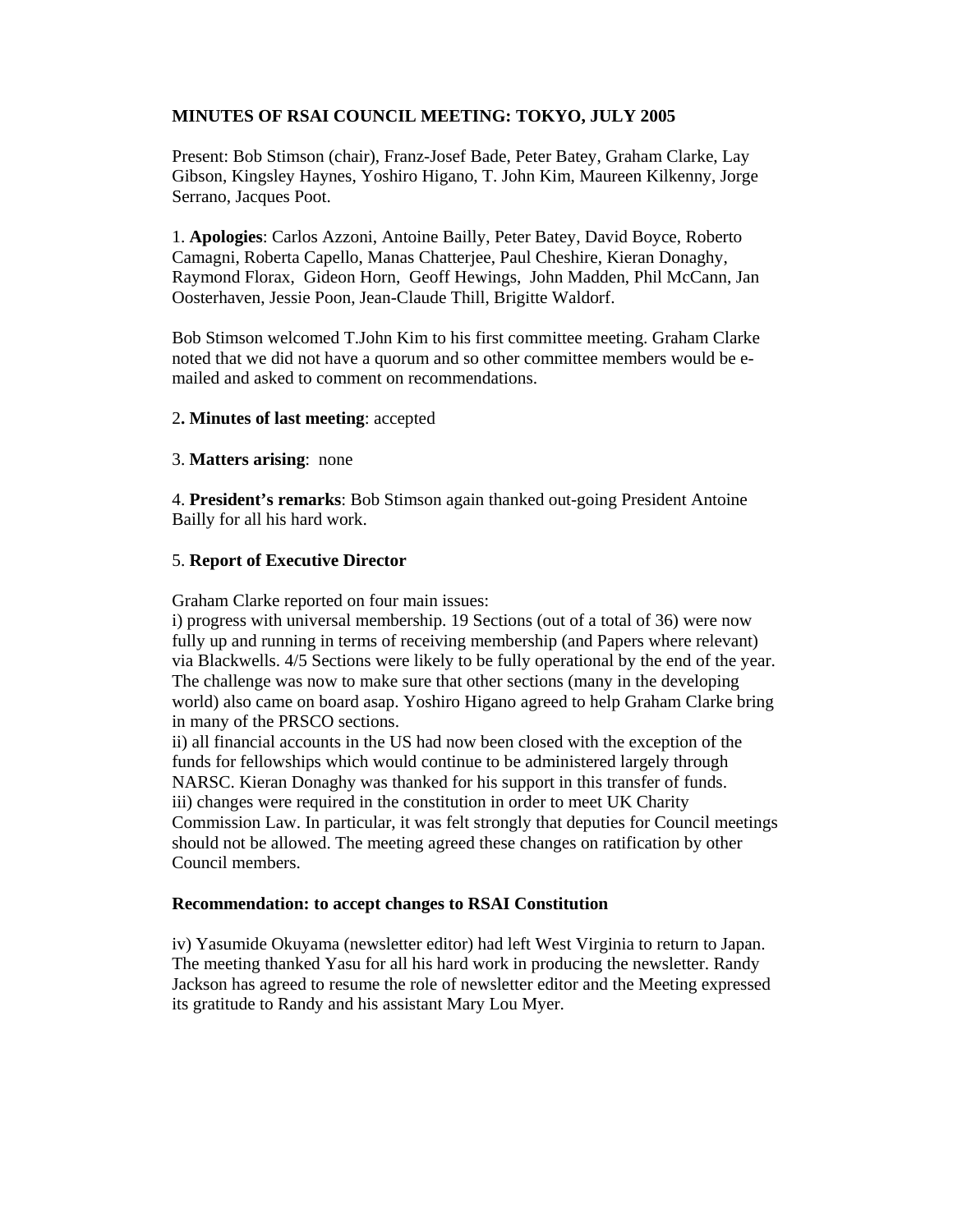## 6. **Papers in Regional Science**

Jacques Poot reported that the first Blackwell's produced Papers in Regional Science is now available electronically. The first printed version should be ready mid August. He reminded Council that the editors had decided to move from a geographical mode of operation (with editors dealing with submissions from their own Supra regions) to one based on subject matter. This had now occurred, and the new European editor was also in place (Jouke van Dyke). The central submission system was also up and running. Finally Jacques reported the good news that Papers had the highest citation index for 2004 amongst regional science journals.

## **7. Election of President Elect**

This had been an item for discussion amongst the long range planning committee and was dealt with under item 10

## **8. Report on 2008 Congress**

This was deferred until Amsterdam

## **9. Report on Indian Symposium – Bangalore 2006**

It was reported that the organisation of this event was gathering momentum. A call for papers had gone out and Peter Nijkamp had asked a number of Council members to organise special sessions. Bob Stimson thanked Peter and Yoshiro Higano for all their hard work

## **10 Long-range planning Committee**:

Peter Batey and Bob Stimson reported on the most recent LRPC meeting (on behalf of Chair, Geoff Hewings). The Committee had discussed four main items:

## i) Supra-regional organisation

Peter Batey discussed this item and agreed to summarise through a paper. The paper is enclosed below:

#### **Supra-regional Groupings in the RSAI: Proposed Changes**

- 1. The present structure of three supra-regional groupings within RSAI NARSC, ERSA and PRSCO – dates from the early 1990s. Each supra-region was intended to serve as a hub for regional science activity. The groupings covered the vast majority of the RSAI sections that existed at that time, with the significant exception of India.
- 2. The introduction of universal membership and the growing aspiration to draw more of the developing areas of the world into a more inclusive RSAI has prompted this review of supraregional groupings.
- 3. Supra-regional groupings will continue to play an important role, reflecting the fact that many regional scientists prefer to attend conferences and develop research networks in their own part of the world, rather than engage in worldwide activities. The conferences of the supra-regional groupings, in particular, are well established and attract large attendances from amongst the RSAI membership.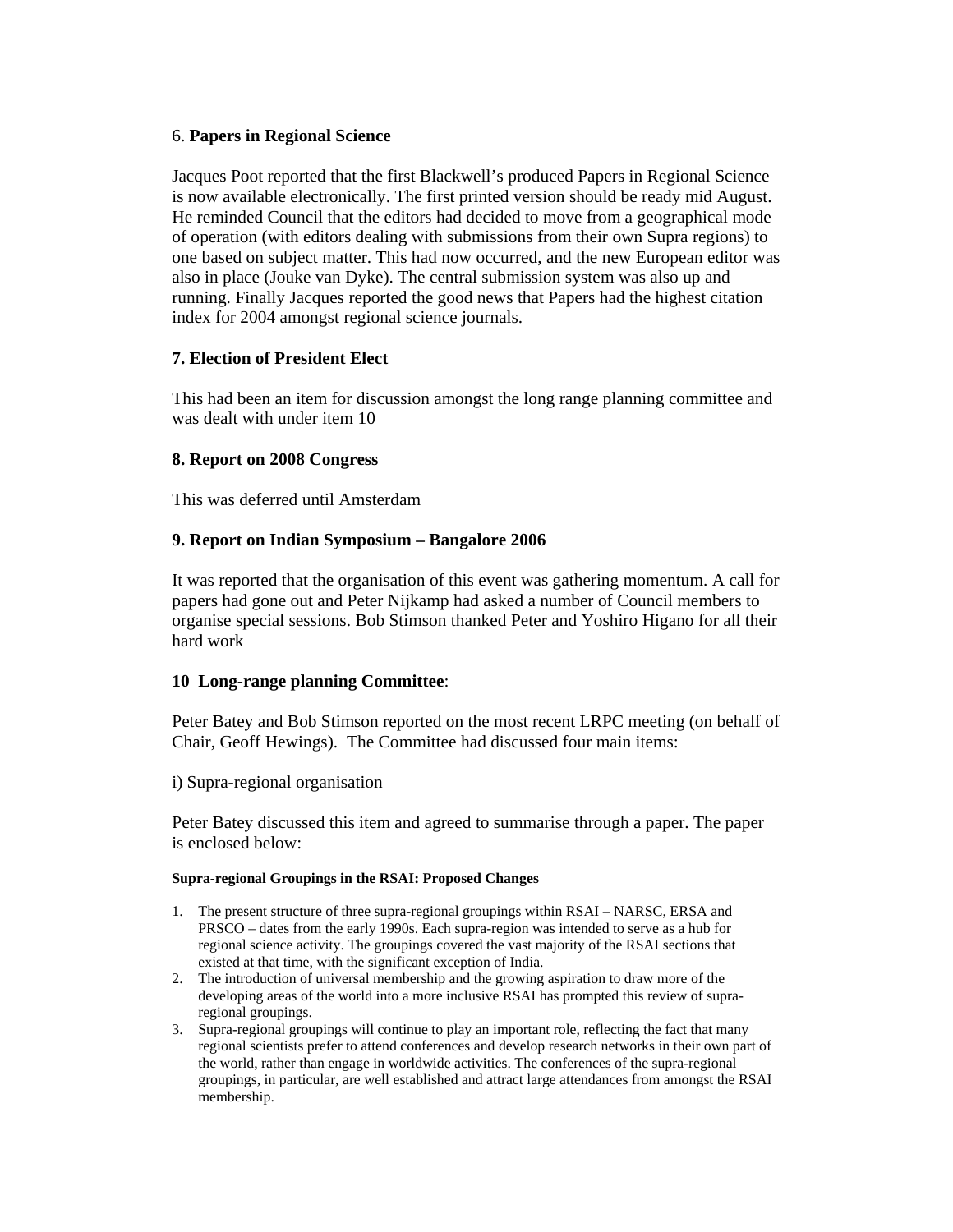- 4. The RSAI is encouraging the establishment of new sections, notably in China, South Africa, the Mediterranean region and Latin America. It is also committed to re-engaging with the Indian Section, which in recent years has operated largely in isolation.
- 5. In proposing changes to the present structure, it is important to retain the advantages of several features of the current arrangements and to ensure that there is sufficient flexibility to accommodate a range of preferences and practices among RSAI sections. Moreover, given the pace at which the RSAI is developing, it is sensible to regard the new arrangements as transitional and to plan to review them in five years time. By then there may be a good case for further restructuring involving the creation of more supra-regions.
- **6.** Each of the current supra-regions will now be examined in turn. In the **PRSCO** supra-region there is a well-established practice of fostering new sections. In the next few years, PRSCO can expect to be involved in the formation of new Latin American sections, a China Section, and new sections in other Asian countries. Following recent discussions, the Indian Section has applied to join PRSCO.
- **7.** To accommodate this substantial expansion, and to better represent its emerging geographical coverage, we propose that PRSCO be transformed into the **Asia-Pacific Regional Science Conference Organisation: A-PRSCO.**
- 8. In the **Americas**, there is the prospect of several new sections being formed in Latin America. Sections already exist in Brazil and Mexico, and a new section is on the point of being formed in Chile. Such sections may benefit from participation in PRSCO (and its successor, A-PRSCO), as well as from developing stronger links with the present NARSC.
- 9. To facilitate these links within the Americas, we propose that NARSC be transformed into **TARSC (The Americas Regional Science Council)**. Such a change would enable all regional scientists, whether they be from North or Latin America, to participate on an equal basis.
- 10. In **Europe**, ERSA has grown rapidly as a result of its success in establishing new sections in eastern, central and southern Europe. Around the Mediterranean rim there is the likelihood that sections will be formed in a number of North African countries, possibly in Egypt and Morocco. Already the Israeli Section is a member of ERSA, setting a precedent for the inclusion of non-European sections with some affinity with Europe. A South African Section, with some existing links with Europe, was established three years ago.
- 11. We propose that in the next five years ERSA addresses the issue of incorporating more non-European sections, fostering their development in much the same way as it has done for new sections within Europe. The experience of PRSCO in establishing new sections may also prove valuable in this respect.
- 12. It is strength of the current arrangements in RSAI that some sections participate in more than one supra-regional grouping. For example, the WRSA and the Canadian Section are affiliated with both NARSC and PRSCO. We propose that the choice of which supra-region to join be a matter for an individual section. A section, faced with a choice of two groupings, may choose to affiliate with either or both. Nevertheless, we would anticipate that the vast majority of existing sections would want to maintain their present allegiance(s).
- 13. It is important that the RSAI Council reflects the expansion of the supra-regional groupings. We propose that three additional places on Council be created by cooption. Two of these places would be filled by representatives from India and China, nominated by A-PRSCO, while the third would be a representative from the Latin American sections, nominated by TARSC.
- 14. These proposals, assuming they are adopted, will come into operation in January 2006. Consultation will be undertaken between August 2005 and the Las Vegas NARSC meeting in November 2005, leading to a final decision by the RSAI Council in Las Vegas.

Peter Batey, on behalf of the RSAI LRPC

## **Recommendation: to be discussed by existing Supra-regional Councils for further debate in Amsterdam**

ii) There was discussion amongst LRPC and Council over future at-large candidates. Three names were discussed for the 2 posts available from 2005. Graham Clarke was asked to discuss this with the three candidates and report back to next meeting